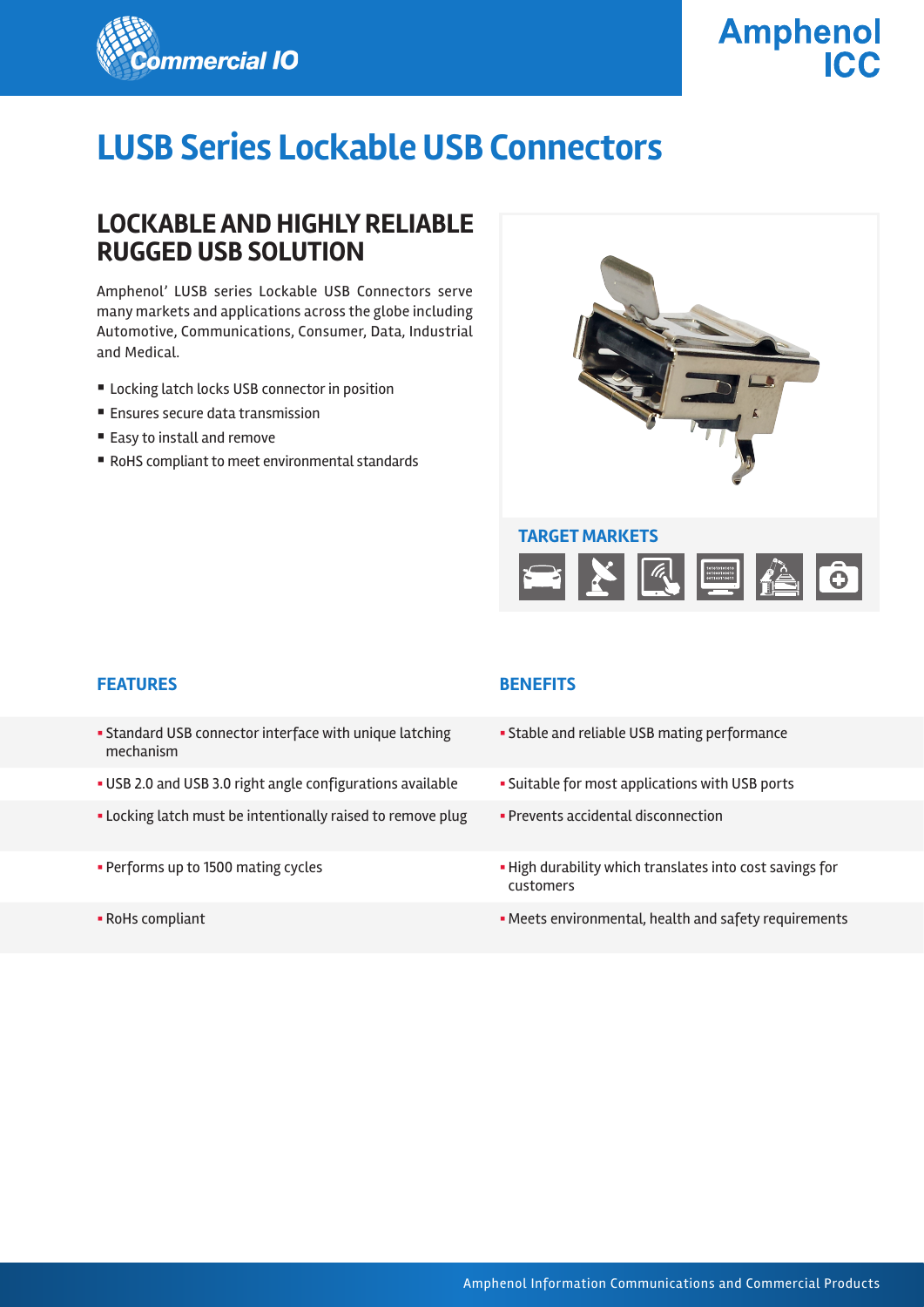# **TECHNICAL INFORMATION**

#### **MATERIAL**

- § Insulator Housing: High Temperature Resistant Engineering Thermoplastic, Glass Reinforced, UL940V-0 Flammability Rating, Halogen Free, Colour per Ordering Code
- § Contacts: Phosphor Bronze, Plated with 0.76um min. Gold over 1.27um min. Nickel on the mating area and 2.54um min. Matte Tin over Nickel on the contact tails
- § Shield: Copper Alloy, Solderable Nickel Plated
- § Latch: Stainless Steel

### **MECHANICAL PERFORMANCE**

- § Insertion Force: Per EIA-364-13, 35N (7.9lbf)max
- § Extraction Force: Per EIA-364-13, 8N (1.8lbf)min with Latch Disengaged
- § Retention Force: 50N min. with Latch Engaged
- § Durability: Per EIA 364-09, 1500 Mating Cycles (with Latch Activation for each Cycle)
- § Vibration: Per EIA 364-28 Random Condition V, Letter A, No Discontinuity > 1us
- § Shock: Per EIA 364-27 Test Condition H (11ms, 30g, 1/2 Sine), No Discontinuity > 1us

#### **SPECIFICATION**

§ Amphenol Product Specification: USB 2.0 or 3.0

#### **APPROVALS AND CERTIFICATIONS**

§ RoHS

#### **ENVIRONMENTAL**

- § Solderability: Per EIA-364-52, 95% Coverage after Category 2 Steam Aging
- § Temperature Life w/o Load: Per EIA-364-17, 105°C, 1000 Hours
- § Thermal Shock: Per EIA-364-32 -65°C to +105°C, 10 Cycles
- § Humidity: Per EIA-364-31, 10 Cycles, 240 Hrs, 25°C to 65°C, 90-95%RH, with -10°C Cold Shock
- § Mixed Flowing Gas: Per EIA 364-65 Class IIA (CL2, NO2, H2S, & SO2), 14 Day Exposure
- § Solvent Resistance: Isopropyl Alcohol & 5% Sodium Hydroxide Solution, 24 Hrs Each

#### **PACKAGING**

§ Box

#### **TARGET MARKETS/APPLICATIONS**



Car Navigation Systems Display Cluster Electric Vehicle



AC/DC pluggable power supplies Base Station Datacom Optical Transport Routers Switches Telecom



Home Entertainment Equipment Refrigerator



Data Center External Portable Storage High Density Ethernet switching Router and Server Storage System



Chemical Detection System Industrial Control Equipment Energy Meter Gaming Machine **Lighting** Measuring Equipment Parking Meter POS Machine Renewable Energy Robotics Smart Meter Vending Machines



Analyzers Medical Diagnostics Ultrasound Equipment